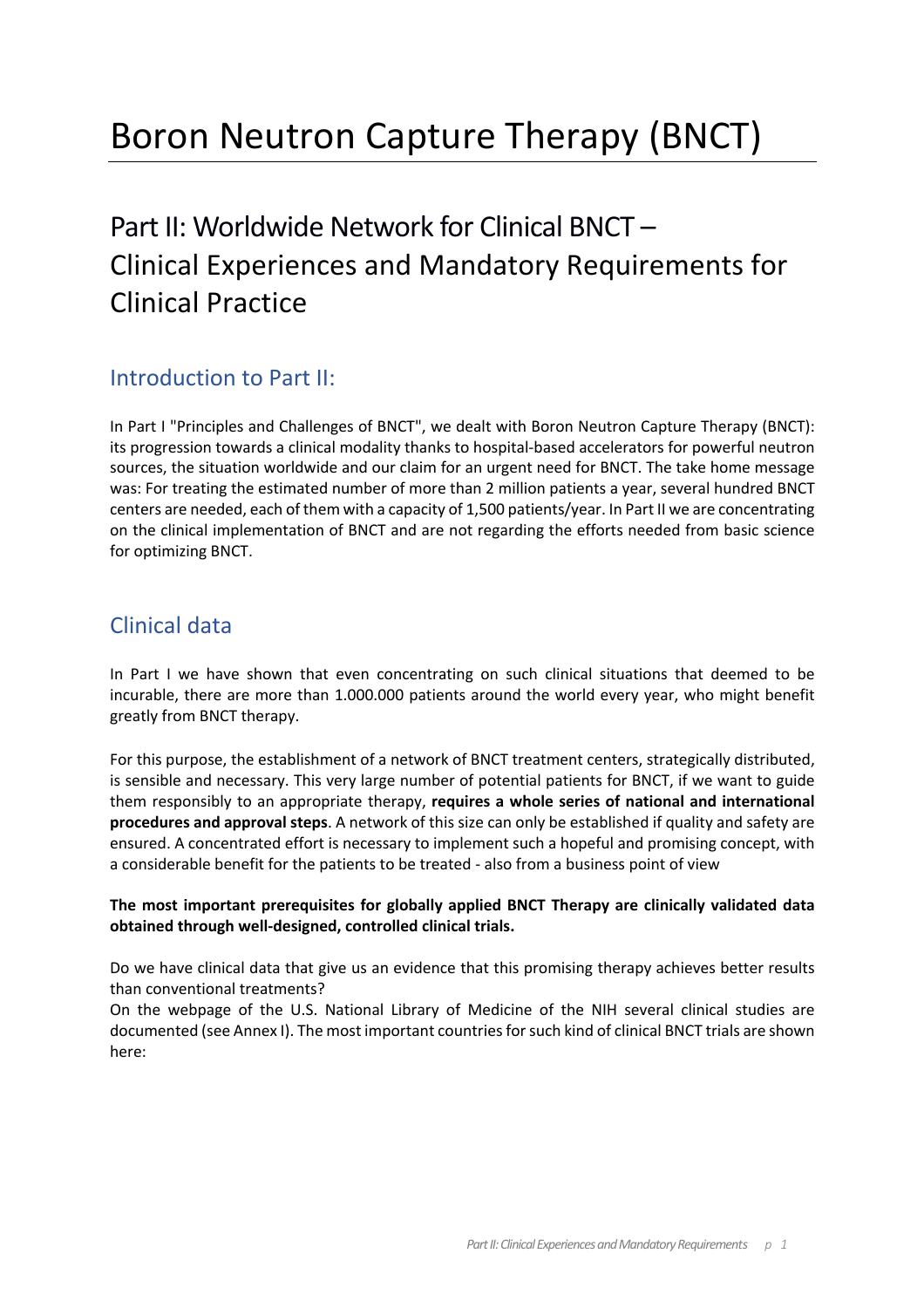

**NIH U.S. National Library of Medicine:** *clinicaltrials.gov*

As Annex II to this Part II you will find a table summarizing papers reporting clinical outcome after BNCT. Unfortunately, all papers are reporting small numbers of patients who were treated with different protocols, only few studies were designed as a prospective clinical trial and none were made with the intention of collecting data to be submitted to a regulatory authority for establishing BNCT as an accepted treatment. Only recently the 4 centers with accelerator-based neutron sources in Japan have performed trials for obtaining the permission to treat patients. The results are still not yet publicly available. Barth and Grecula<sup>1</sup> published recently a review paper, summarizing some of the clinically relevant data obtained with BNCT with different therapy protocols and made a short comparison with results obtained using established therapies. Their and our conclusion is:

#### **We urgently need more well-designed clinical trials.**

In the following, we try to summarize briefly some important aspects concerning clinical trials. Trial strategies will have to be designed following the goal that should be reached.

## Clinical trials for establishing the method

Clinical trials are necessary for establishing the method but first of all for certifying the facility. An accelerator-based radiation source for BNCT consists of a high current proton accelerator, a target and a Beam Shaping Assembly (BSA). The sources will be marketed and have to be certified as a medical device. Nowadays in many countries, such certification includes a clinical trial. Clinical studies with BNCT have to demonstrate to the regulatory authorities that this new modality can be safely used for routine clinical applications. The trials have to be conducted in accordance with the established standards of evidence-based medicine. In particular, they have to follow the principles of the Declaration of Helsinki, and Good Clinical Practice. The well-established trial system for drugs consists of phase I trials to evaluate the maximum tolerated dose and determining the spectrum of side effects and unexpected toxicities. International guidelines for evaluating medical devices such as the new European Medical Device Regulation 2017/745 and Guidelines on Medical Devices in MEDDEV 2.7.1, Rev 4 do not mention how such clinical trials have to be designed because of the big differences between different medical devices. However, as long as a new radiation source is tested with an

 $1$  Rolf F. Barth and John C. Grecula. Boron neutron capture therapy at the crossroads – Where do we go from here? Applied Radiation and Isotopes 160 (2020) doi.org/10.1016/j.apradiso.2019.109029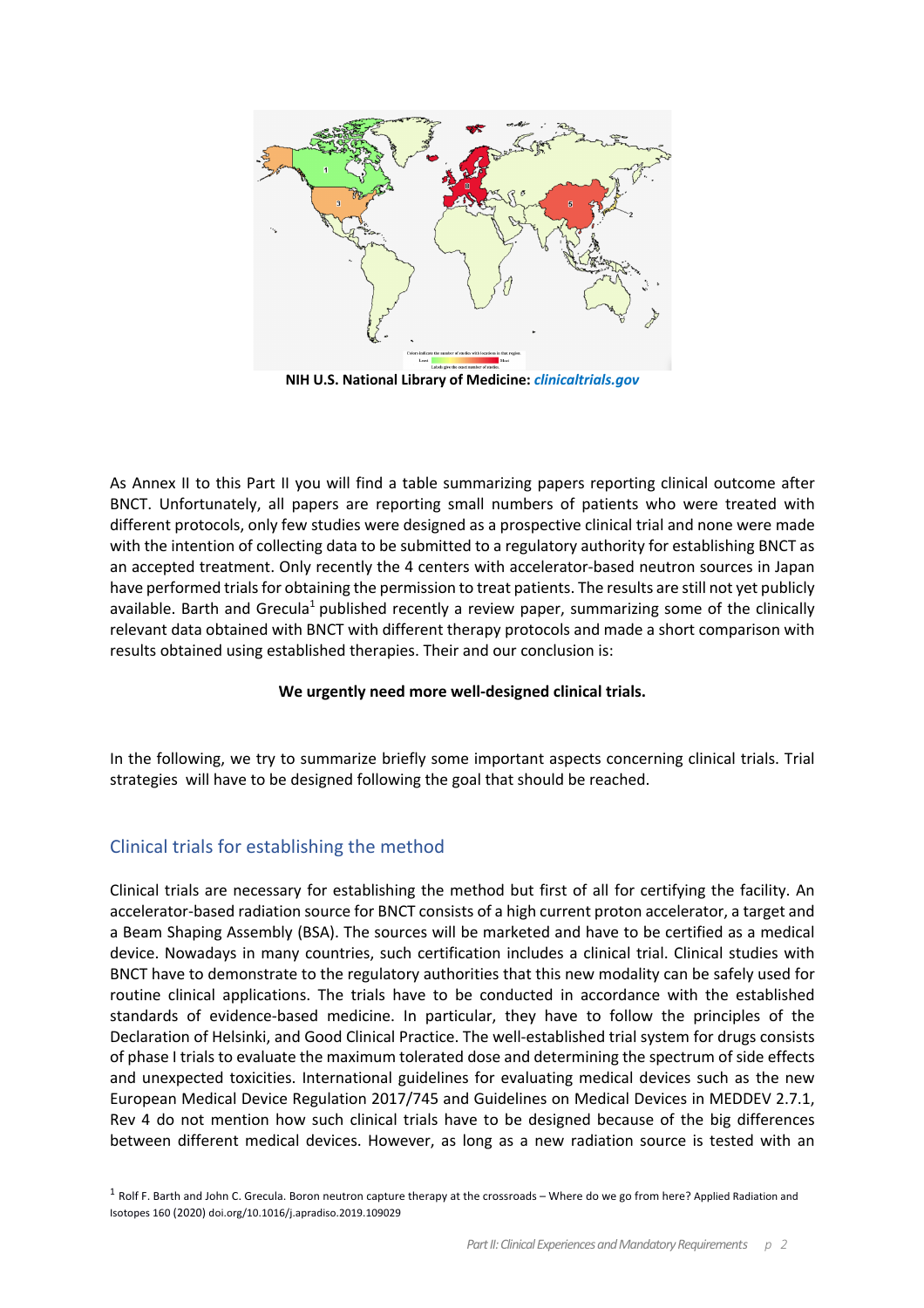existing and "accepted" drug, the difficulties to design such trial are manageable. This latter condition does not mean that the compounds used since longtime, namely BSH and BPA can be considered as certified drugs (this is only the case for BPA in Japan, which is available on the market since May  $20<sup>th</sup>$ , 2020 under the name Steboronine®). However, for these 2 drugs, there is no need to initiate a Phase I trial for drug toxicity, Phase I can directly start for the combination drug and neutron irradiation. Depending on the requests of the relevant regulatory authority, even Phase II trials might be used for obtaining a certification of the facility. Nevertheless, the drug used for such trials will also be an experimental drug under investigation. As long as no pharmaceutical company is involved, a special licensing will be mandatory for the pharmacists concerned.

In addition of the licensing of the radiation source, there is a periphery of medical devices that only are necessary for BNCT, which also need to be licensed, namely the system for measuring boron concentration in blood and the treatment planning system (TPS).

All this might be done in one single center by clinicians having some experience with early clinical trials in radiation oncology and certification trials for medical products, in a close collaboration with industry and regulatory authorities. In addition, a CRO (Clinical Research Organization) and specialized lawyers will be necessary to avoid problems. It will be wise to organize this certification trial(s) in such way that the most important regulatory authorities worldwide will accept the results and that not several trials in different countries are becoming necessary. It has to be stressed: these first trials have to be designed for establishing the method. These investigations for proving safety of the method and the certification of all elements needed for the therapy (Phase I clinical trial) might be performed at one (research oriented) center.

It is important to stress another aspect: Everything that was briefly described above is only the first step and even if the accelerator and all other devices are allowed to be marketed as medical products and used to treat patients **there is no reimbursement**.

## Clinical trials for obtaining reimbursement

The difficult period between construction of the center and start of reimbursement, should be as short as possible. This can only be achieved by organizing clinical trials by a multi-institutional coordinated network of BNCT facilities. Well-designed Phase II trials targeting situations deemed to be incurable are the most promising strategy for obtaining an early reimbursement. In Part I, we already quoted such an approach<sup>2</sup>. It will make sense to focus in a first step inoperable loco-regional tumor recurrences after full dose of radiation therapy that do not respond to systemic therapies. In parallel, radioresistant malignancies might be a good target for obtaining data to negotiate an early reimbursement.

Such Single-arm prospective studies have to be of very high quality by including:

- clearly articulated eligibility criteria,
- a priori null and alternate hypotheses and
- explicit sample size calculations.

By combining efforts and following the same protocol, a global network of BNCT centers will be able to perform Phase III trials in a reasonable time frame by comparing the gold standard of treatment with an innovative BNCT approach. A good target for such trials could be Non-Small Cell Lung Cancer (NSCLC) with early lymph node metastases.

 $2$  Boron neutron capture therapy for locally recurrent head and neck squamous cell carcinoma: An analysis of dose response and survival, Koivunoro H et al. Radiotherapy and Oncology 137 (2019) 153–158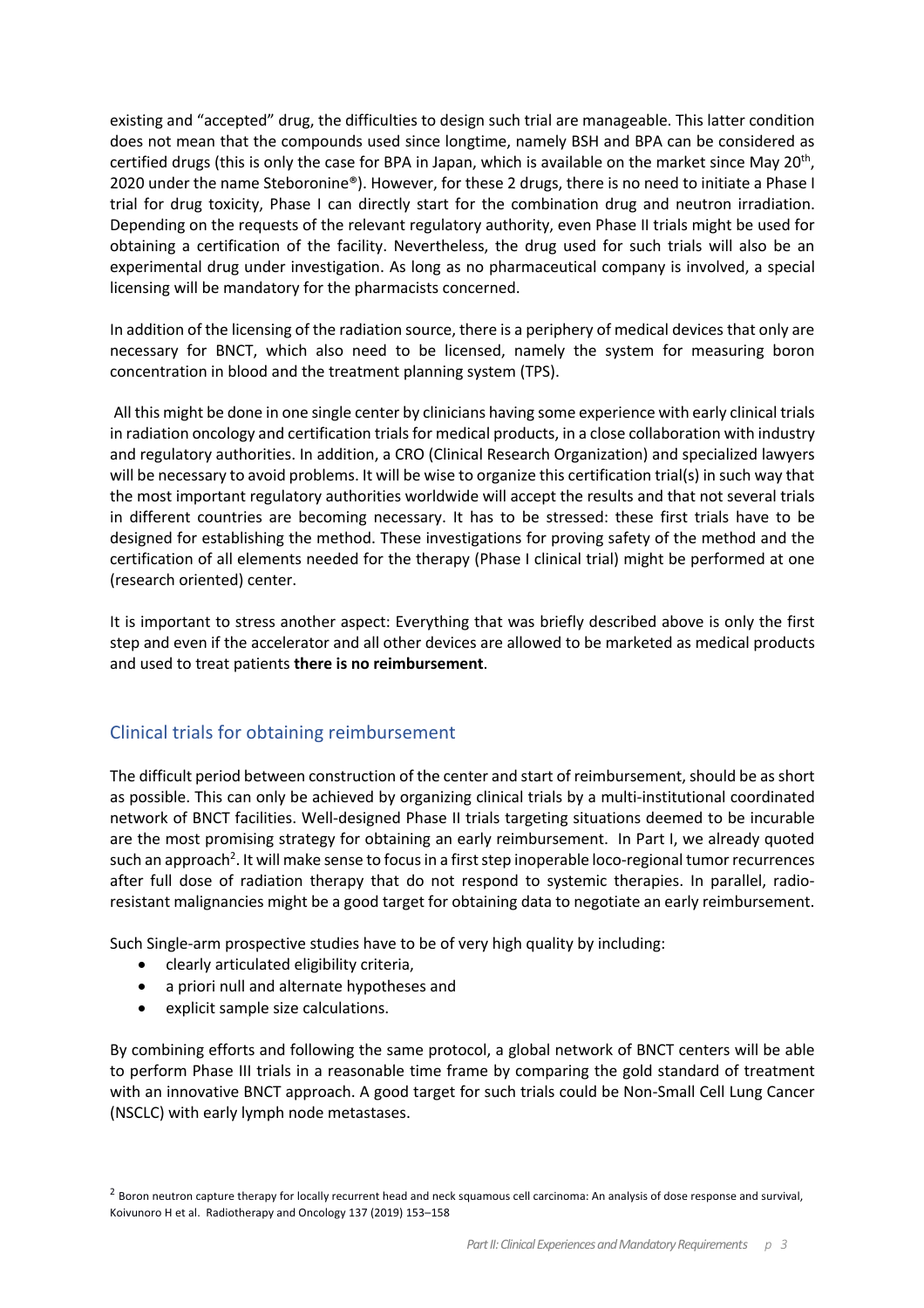#### Clinical trials for new boron compounds

All the above is feasible using the existing boron compounds BPA and BSH. A very different situation has to be handled when an innovative boron carrier is to be marketed. Following the established procedures for drug development, in a very first step the toxicity of the compound needs to be established. Without irradiation there is no hypothetical benefit for the patient. A testing that only looks on toxicity in healthy probands without any surrogate for an expected efficacy is not appropriate either. A study design might be oriented at EORTC trial 11001<sup>3</sup>, combining a preoperative application of the drug with sampling of tissues during surgery for measuring the boron uptake in tumor and normal tissues as surrogate endpoint for expected efficacy. The ethical issues linked to a protocol searching for toxicities but without any benefit for the patient are a special challenge. More important is the fact that such a trial for a really innovative boron carrier never has been done. Very careful discussion with the regulatory authorities will be mandatory prior to develop the protocol. If such a Phase 0 trial<sup>4</sup> once have been done and further investigation with the new drug will be permitted, a Phase I trial combining drug and irradiation can be performed as already described.

Having all this in mind and being able developing highly performing protocols, can we start such an early trial? Unfortunately not as there are many other steps that are mandatory before a first patient can be treated in the frame of such a trial protocol. The next paragraph will very briefly list some of the most important aspects and requirements that have to be fixed before the important clinical trials can start.

# **The BNCT concept sounds simple. It can be realized!**

# Mandatory Requirements for Clinical BNCT

The application of BNCT in human patients needs a multi-institutional and multi-disciplinary collaboration that should be initiated as soon as a group of researchers, decides to investigate the possibility to perform patient treatment. By treating patients, a high responsibility and a risk associated with the resulting liability will be on each individual participant and institution. Such a situation needs contractual agreements that must define unambiguously the responsibilities and tasks of all the partners.

## Regulatory Affairs and Licensing for a BNCT Facility

As there are up to now no regulations or guidelines to perform BNCT, it is necessary to obtain a complete, multifunctional portfolio of approvals, documentation and infrastructural needs in order to have a sound case to be permitted performing BNCT in patients. The issues that need to be addressed are listed briefly below and are applicable to all BNCT Centers worldwide:

ISBN 978-3-642-31333-2, DOI 10.1007/978-3-642-31334-9, p.369-376

 $3\,$  10B-uptake in different tumors using the boron compounds BSH and BPA. EORTC Protocol 11001 (Study coordinator W. Sauerwein), NTC-PRC outline approval March 2001, PRC Full Protocol approval October 2002

<sup>4</sup> Wittig A., Sauerwein W. (2012): Clinical trials in BNCT: A challenging task. In: Sauerwein W., Wittig A., Moss R., Nakagawa Y.(eds) Neutron Capture Therapy. Principles and Applications. Springer Heidelberg New York Dordrecht London.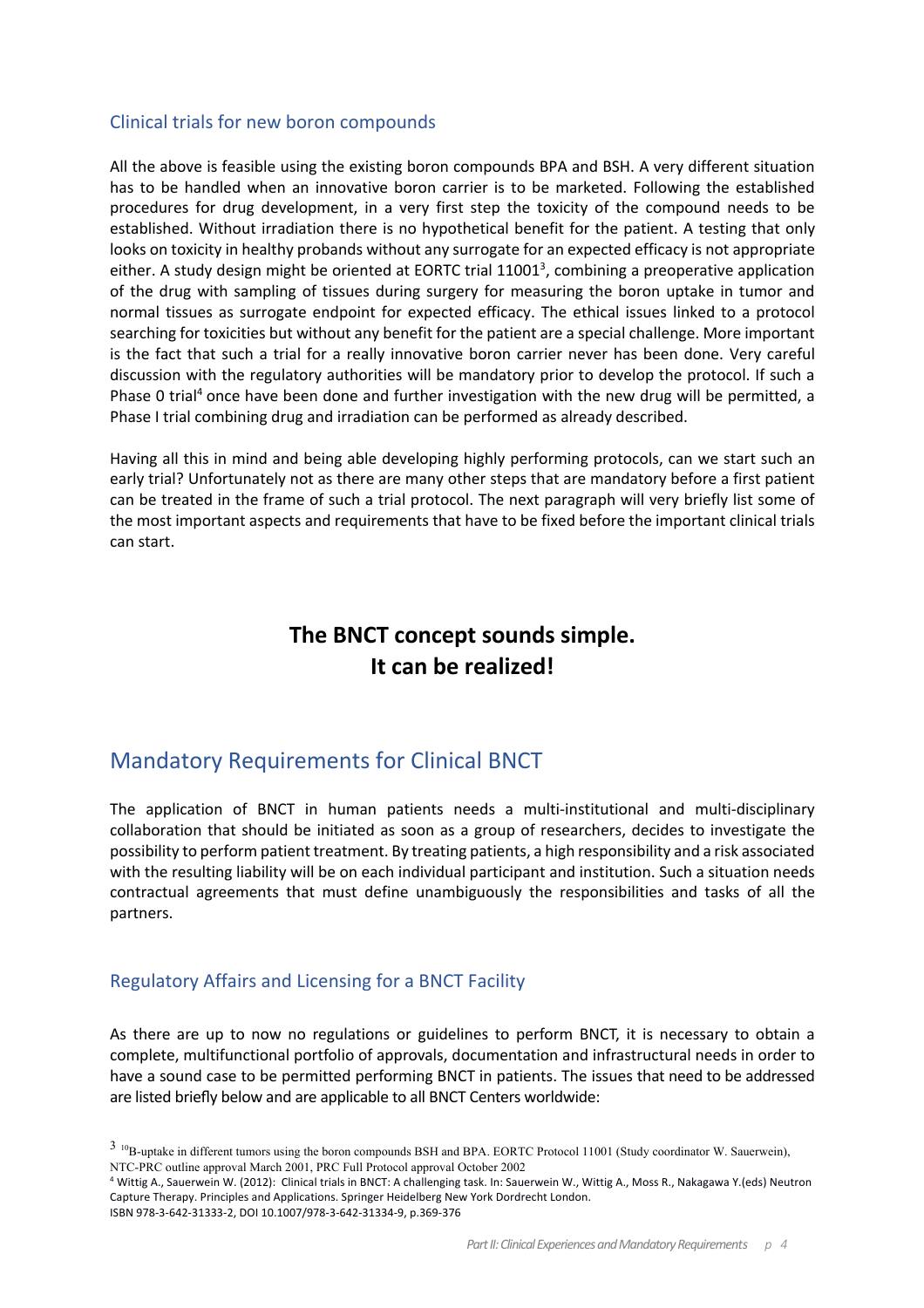Short list of topics to be resolved with regulatory authorities:

- **Infrastructure** (building, parking, water, power supply, and IT connections)
- **Hardware** (accelerator, target, beam delivery system, instruments for boron analysis)
- **Software** (including treatment planning system)
- **Boron carrier** (handling an up to now non-registered drug to be used in the treatment protocols following the relevant ICH (International Council for Harmonisation of Technical Requirements for Pharmaceuticals for Human Use) guidelines, as published by the European Medicines Agency EMEA)
- **Clinical trials**
- **Staff**

Everybody is aware that all these points are strongly regulated and need special permissions, certifications and qualifications following dedicated laws that are different in each country. Very often however **managerial aspects** are underestimated. Here some examples from our experience:

- **Clinical trial protocol related**: reconciling the different points of view of different ethics committees in different countries (if applicable); gaining approval of the study protocol by different review boards
- **Patient related**: obtaining insurance for patients and building up the local infrastructure for patient care, travel and nursing, including all anticipated emergencies.
- **Personnel and institution related**: describing the tasks of all participants and creating the appropriate agreements and contracts to define such structures and applying the appropriate rules for radiation protection of the patients and the staff and concluding contracts (if applicable) with all involved parties. A special issue is the training of all staff members.
- **Radiation Protection:** Special issues in addition to those in conventional radiotherapy are related to the activation of the neutron source (especially the target), the room, all instruments and materials for positioning the patient, and the patient himself.
- **Quality Management:** The complexity of BNCT requires a dedicated, reliable and safe quality assurance system. An entire philosophy has to be adapted for the needs of BNCT, in which Standard Operating Procedures (SOP) play a role, but are still the simpler part of the whole.
- Establishing the **interdisciplinary collaboration** with the neighboring and pre-existing clinical departments and medical institutions.

# The Concept of BNCT Global

Up to now, all BNCT centers were some "stand alone" solutions and had to find their way through the jungle of bureaucracies on their own and set up the entire organization themselves.

BNCT Global is an international network of BNCT facilities with one (or several) research-oriented Reference Center or headquarter offering services to the clinical oriented facilities that are focusing on treating patients. International cooperation between the local BNCT centers and the radiotherapy/oncology centers is essential for good clinical practice (**GCP**), evidence-based medicine and economic success. BNCT Global will streamline procedures and reduce the efforts necessary to reach the goal by doing the paperwork for all treatment centers at once, by creating clear organizational structures that will work everywhere and by offering central services on highest level of quality that have not be performed decentralized at high costs.

Details will be described in **Part III: Mandatory Requirements for clinical BNCT – Concept of BNCT Global.**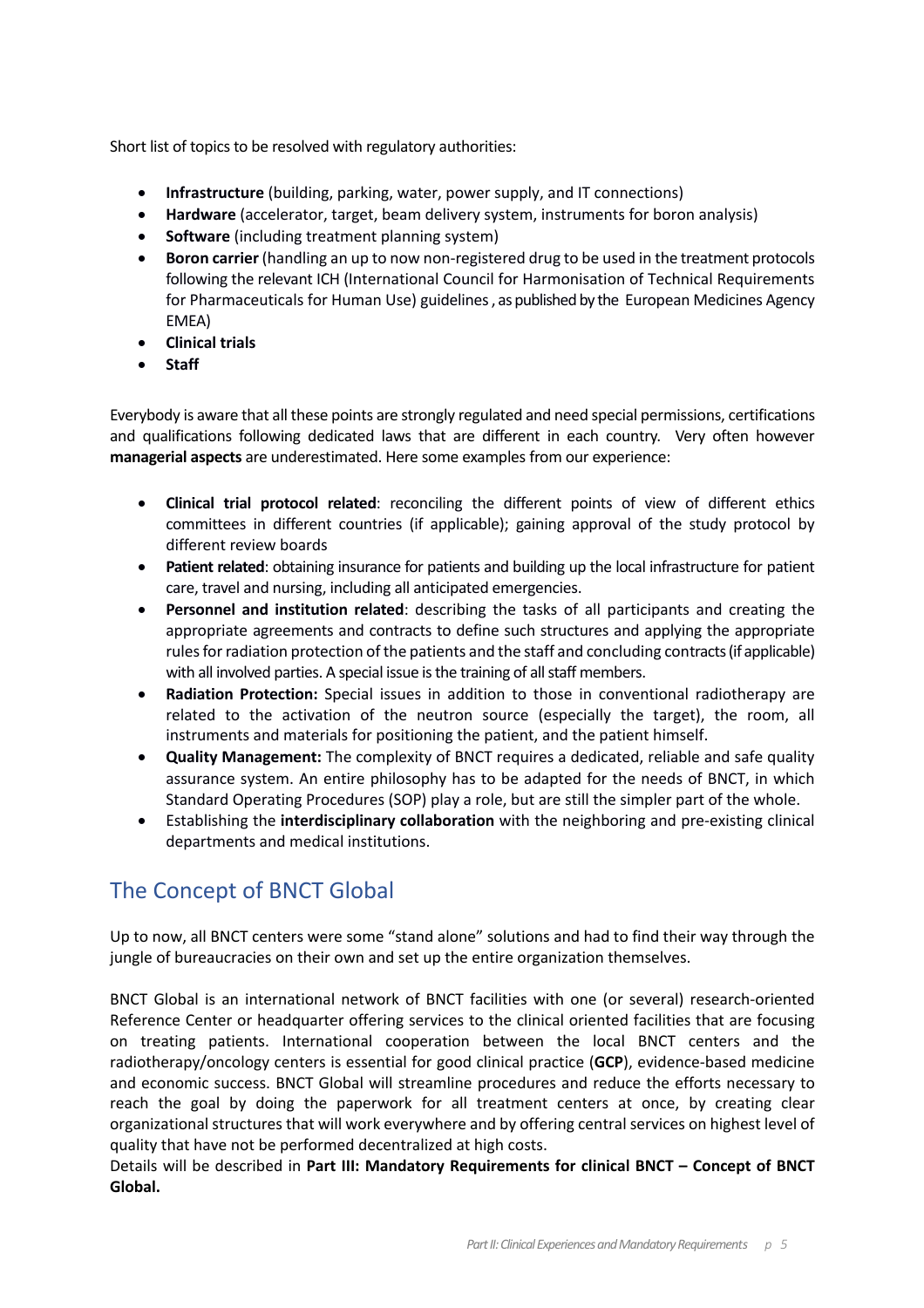# **Conclusions**

We have shown that concentrating on such clinical situations that deemed to be incurable, there are more than 1.000.000 patients every year around the world, who might benefit greatly from BNCT therapy. For decades, the clinical use of BNCT was limited by the need for reactor-based neutron sources.

Recently, hospital-based accelerators have become available, leading to a renewed and now growing interest from the medical community. In Japan, patient treatments with BNCT have been continuously performed since the 1970s. A substantial body of clinical experience has been gathered but highest quality evidence of efficacy of BNCT is lacking.

These preconditions, regulations, standardization, licensing etc. described in this Part II pose an immense challenge for the establishment of a clinical BNCT center. With a reasonable time, personnel and economic/financial commitment, a single project development cannot afford this immense effort within the next years.

BNCT is thwart with danger and has the potential, if incorrectly applied, to be harmful to the patient. Apart from designing optimal physical facilities, it is therefore of utmost importance that special attention is given to a management structure that provides safety beyond normal rules. This involves strict quality management (QM) procedures that offer guaranteed reliable and safe functioning of the treatment. QM is therefore a mandatory task. In order to obtain comparable procedures, it is recommended to follow an international standard when designing the QM structure for a BNCT facility. The most convenient way to reach an international standard and to have the possibility to become a licensed quality management system is offered by EN ISO 9001:2015.

The establishment of a sustainable, scientifically founded clinical BNCT that functions as a business case requires the efforts of the entire BNCT community in the world. Here it is especially important that all the preliminary work and fundamental basic findings made so far are assembled together. All efforts and resources must be focused on the establishment of an international clinical BNCT network.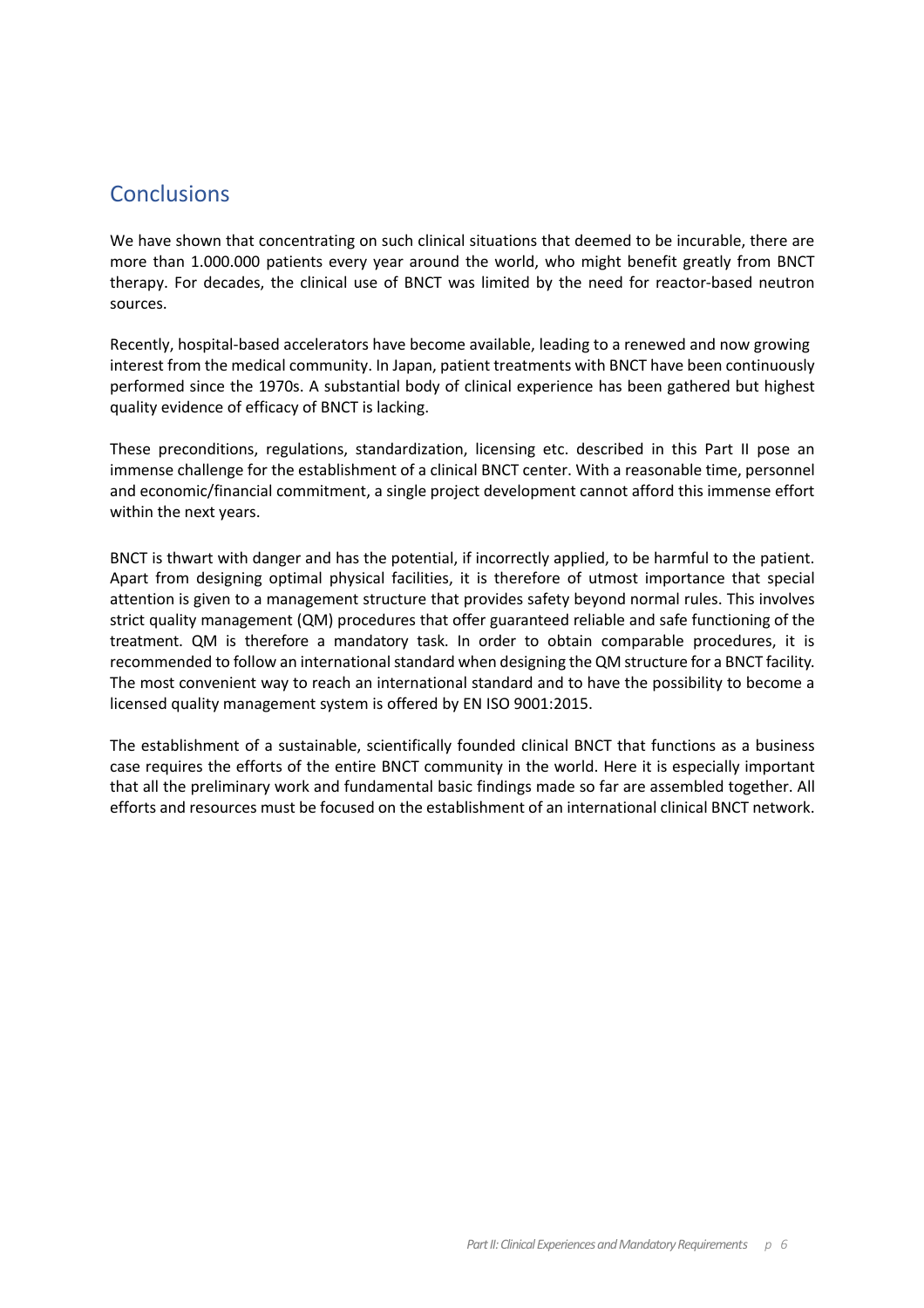# Ready for a Business Case?

To initiate a new therapeutic medical procedure, four basic steps are needed:

- I. Basic research for the essential individual factors of this procedure (mostly done)
- II. Studies at clinical level (partly, most of it is still missing)
- III. Mandatory requirements for clinical BNCT structure of an international organized, interdisciplinary network that fulfillls these conditions (these conditions must be met in an essential way)
- IV. Proof of a functioning business case

We will focus on these topics in Part III and IV.

**Prof. Wolfgang Sauerwein Essen/Germany July 4th, 2020**

Deutsche Gesellschaft für Bor-Neutroneneinfangtherapie Universitätsklinikum Essen Hufelandstr. 55 45147 Essen Germany w.sauerwein@dgbnct.de



## **Upcoming Publications:**

- 1. W. Sauerwein, K. Ono, A. Wittig, R. Moss, Y. Nakagawa (Eds.): **Neutron Capture Therapy – Principles and Applications (second edition)** will be published by Springer in 2020.
- 2. In addition, a special issue of the journal "*Cells*" will be published in 2020 on Biology of Boron Neutron Capture Therapy (BNCT) Editors: W. Sauerwein, A. Schwint, M. Masutani, J. Hopewell https://www.mdpi.com/journal/cells/special\_issues/cells\_BNCT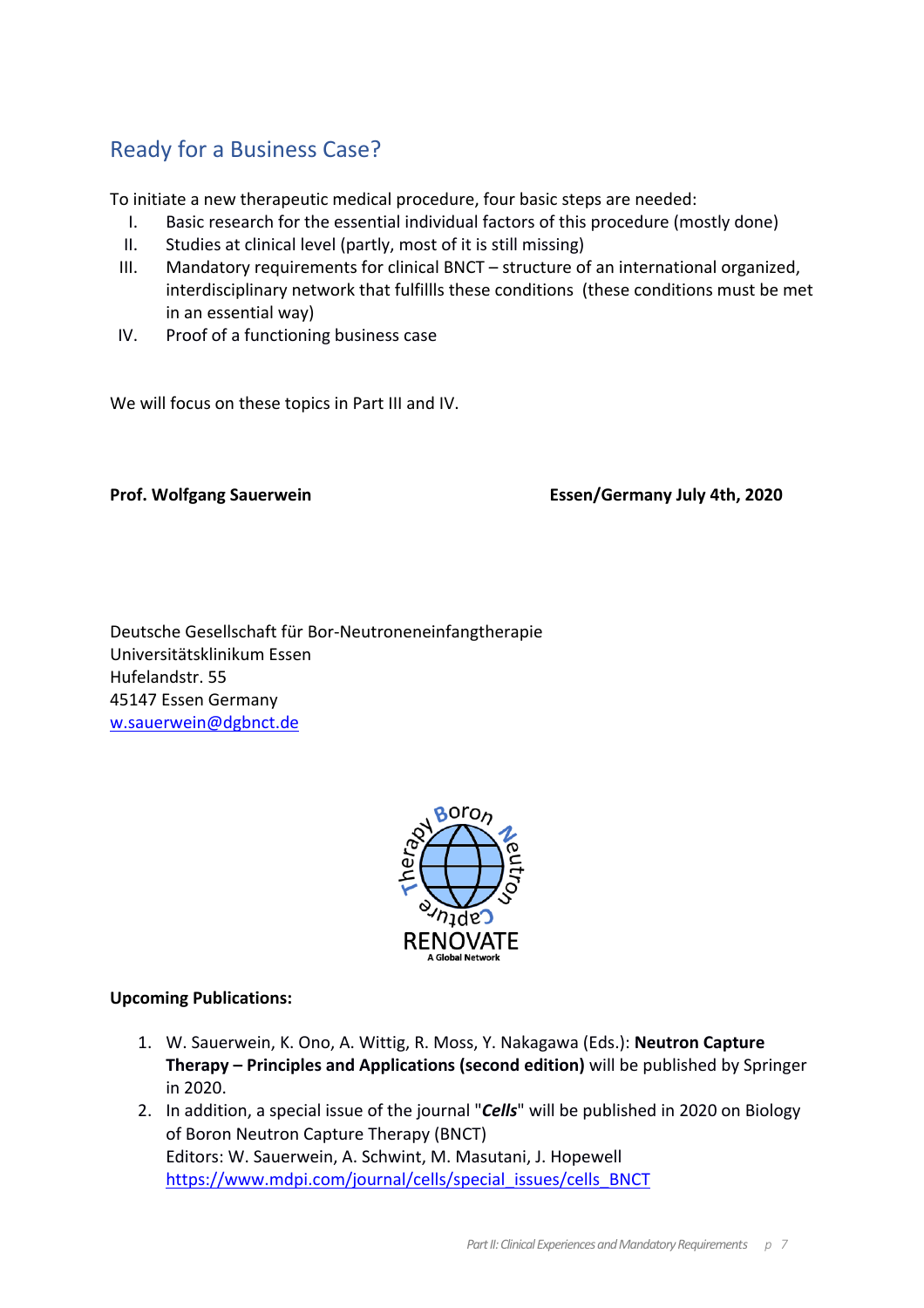# **Annex I: BNCT Clinical trials registered at NIH U.S. National Library of Medicine:** *(clinicaltrials.gov)*

| <b>Study Title</b>                                                                                                                                                                                  | <b>Tumors</b>                                                         | <b>Interventions</b>                                                                                       | <b>Locations</b>                                                                                  |
|-----------------------------------------------------------------------------------------------------------------------------------------------------------------------------------------------------|-----------------------------------------------------------------------|------------------------------------------------------------------------------------------------------------|---------------------------------------------------------------------------------------------------|
|                                                                                                                                                                                                     |                                                                       |                                                                                                            |                                                                                                   |
| <b>Boron Neutron</b><br><b>Capture</b><br><b>Therapy (BNCT) for</b><br><b>Locally Recurrent Head</b><br>and Neck Cancer                                                                             | <b>Head and Neck</b><br>Cancer                                        | <b>Radiation: Boron Neutron</b><br><b>Capture Therapy</b>                                                  | Cancer Center, Taipei<br><b>Veterans General</b><br>Hospital<br>Taipei, Taiwan                    |
| <b>In-hospital Neutron</b><br>Irradiator (IHNI)-<br><b>Based Boron Neutron</b><br><b>Capture</b><br><b>Therapy (BNCT)</b> in the<br><b>Treatment of</b><br><b>Malignant Melanoma</b>                | Melanoma<br><b>Boron Neutron</b><br>Capture<br>Therapy                | Radiation:<br>Boronophenylalanine and<br><b>IHNI-based BNCT</b>                                            | The Third Xiangya<br>Hospital of Central<br>South University<br>Changsha, Hunan,<br>China         |
| <b>BNCT</b> and IG-IMRT for<br><b>Recurrent Head and</b><br><b>Neck Cancer</b>                                                                                                                      | <b>Head and Neck</b><br>Cancer<br>Recurrence                          | Radiation:<br>boronophenylalanine-<br>based <b>BNCT</b>                                                    | Department of<br>Oncology, Helsinki<br><b>University Central</b><br>Hospital<br>Helsinki, Finland |
| <b>BNCT</b> to Treat Glioma<br><b>That Has Progressed</b><br><b>Following</b><br>Radiotherapy                                                                                                       | Glioblastoma<br>Anaplastic<br>Astrocytoma                             | Radiation:<br>Bononophenylalanine<br>(BPA)-based <b>BNCT</b>                                               | Department of<br>Oncology, Helsinki<br><b>University Central</b><br>Hospital<br>Helsinki, Finland |
| <b>Boron Neutron</b><br><b>Capture</b><br><b>Therapy (BNCT)</b><br><b>Combined With</b><br><b>Cetuximab in the</b><br><b>Treatment of Locally</b><br><b>Recurred Head and</b><br><b>Neck Cancer</b> | <b>Head and Neck</b><br>Cancer                                        | <b>Radiation: BNCT</b><br>Drug: cetuximab                                                                  | Department of<br>Oncology, Helsinki<br>University Central<br>Hospital<br>Helsinki, Finland        |
| <b>Boron Neutron</b><br><b>Capture Therapy Using</b><br>CICS-1 and SPM-011<br>for Malignant<br><b>Melanoma and</b><br>Angiosarcoma                                                                  | Malignant<br>Melanoma<br>Angiosarcoma                                 | Other: CICS-1<br>(investigational device),<br>SPM-011(investigational<br>drug)                             | <b>National Cancer Center</b><br>Hospital<br>Chuo Ku, Tokyo, Japan                                |
| <b>Boron Neutron</b><br><b>Capture Therapy,</b><br><b>Radiation Therapy,</b><br>and Temozolomide in                                                                                                 | <b>Brain and</b><br>Central<br><b>Nervous</b><br><b>System Tumors</b> | Radiation: <b>BNCT</b> (boron<br>neutron capture therapy)<br>Radiation: XRT (X-ray<br>radiation treatment) | <b>Osaka Medical College</b><br>Takatsuki, Osaka, Japan                                           |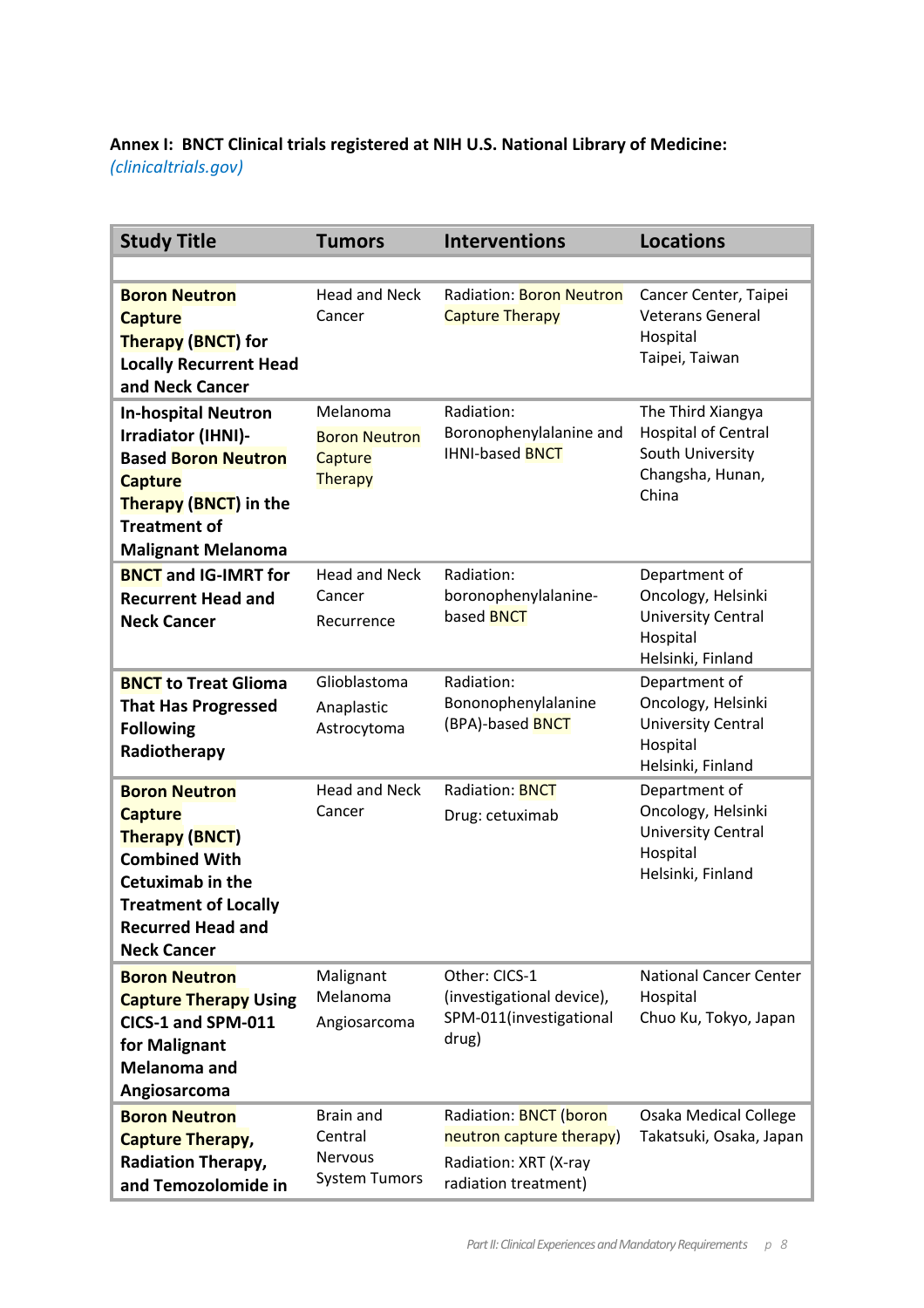| <b>Treating Patients With</b><br><b>Newly Diagnosed</b><br>Glioblastoma<br><b>Multiforme</b>                                                                                                   |                                                                       | Drug: TMZ<br>(temozolomide)                                                                                                                                            |                                                                                                                                                                                                                                                                    |
|------------------------------------------------------------------------------------------------------------------------------------------------------------------------------------------------|-----------------------------------------------------------------------|------------------------------------------------------------------------------------------------------------------------------------------------------------------------|--------------------------------------------------------------------------------------------------------------------------------------------------------------------------------------------------------------------------------------------------------------------|
| <b>Boron Neutron</b><br><b>Capture</b><br><b>Therapy (BNCT) as</b><br><b>Treatment of</b><br>Glioblastoma                                                                                      | Glioblastoma                                                          | Radiation: irradiation                                                                                                                                                 | Department of<br>Oncology, Helsinki<br>University Central<br>Hospital<br>Helsinki, Finland                                                                                                                                                                         |
| <b>Boron Neutron</b><br><b>Capture</b><br><b>Therapy Following</b><br><b>Surgery in Treating</b><br><b>Patients With</b><br>Glioblastoma<br><b>Multiforme Removed</b><br><b>During Surgery</b> | <b>Brain and</b><br>Central<br><b>Nervous</b><br><b>System Tumors</b> | Drug: sodium<br>borocaptate<br>Procedure: adjuvant<br>therapy                                                                                                          | Karl-Franzens-<br><b>University Graz</b><br>Graz, Austria<br><b>Toronto Sunnybrook</b><br><b>Regional Cancer Centre</b><br>at Sunnybrook Health<br><b>Sciences Centre</b><br>Toronto, Ontario,<br>Canada<br><b>Hopital Pasteur</b><br>Nice, France<br>(and 5 more) |
| <b>Boron Neutron</b><br><b>Capture Therapy in</b><br><b>Treating Patients with</b><br><b>Stage III Melanoma</b>                                                                                | Melanoma<br>(Skin)                                                    | Drug:<br>boronophenylalanine-<br>fructose complex                                                                                                                      | <b>Boston University</b><br><b>School of Medicine</b><br>Boston, Massachusetts,<br><b>United States</b><br><b>Beth Israel Deaconess</b><br><b>Medical Center</b><br>Boston, Massachusetts,<br><b>United States</b>                                                 |
| <b>Boron Neutron</b><br><b>Capture Therapy in</b><br><b>Treating Patients with</b><br><b>Melanoma</b>                                                                                          | Melanoma<br>(Skin)                                                    | Radiation: boron neutron<br>capture therapy                                                                                                                            | <b>Beth Israel Deaconess</b><br><b>Medical Center</b><br>Boston, Massachusetts,<br><b>United States</b><br>Massachusetts<br>Institute of Technology<br>Cambridge,<br>Massachusetts, United<br><b>States</b>                                                        |
| <b>Boron Phenylalanine</b><br><b>With or Without</b><br><b>Mannitol in Treating</b><br><b>Patients With</b><br>Glioblastoma<br><b>Multiforme</b>                                               | Brain and<br>Central<br><b>Nervous</b><br><b>System Tumors</b>        | Drug: boron<br>phenylalanine<br>Drug: mannitol<br>Other: biologic sample<br>preservation procedure<br>Radiation: radiation<br>therapy treatment<br>planning/simulation | England, United<br>Kingdom<br><b>Cancer Research UK</b><br><b>Clinical Trials Unit -</b><br>Birmingham<br>Birmingham, England,<br>United Kingdom                                                                                                                   |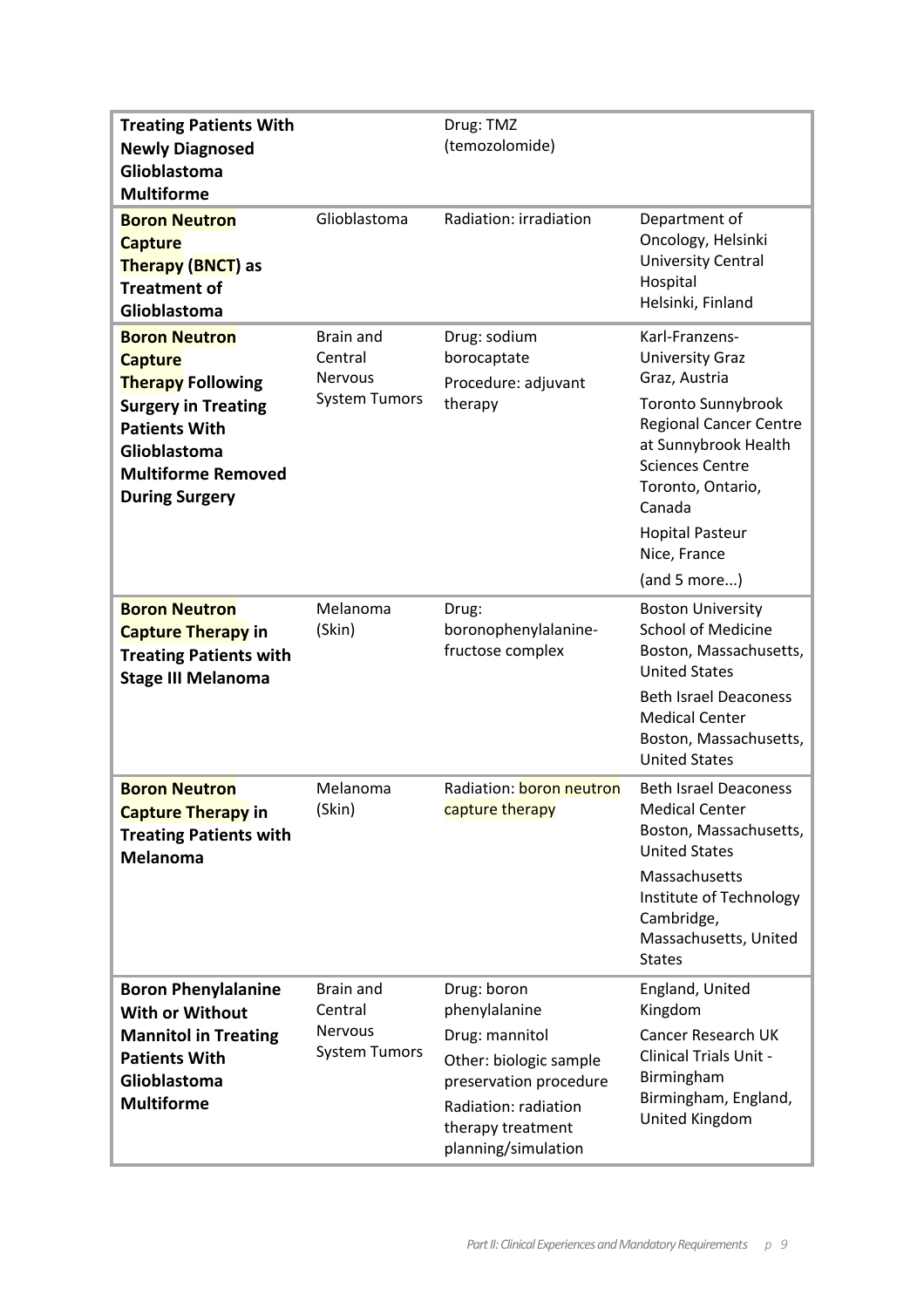| <b>Boron Neutron</b><br><b>Capture Therapy in</b><br><b>Treating Patients with</b><br>Glioblastoma | Brain and<br>Central<br><b>Nervous</b><br><b>System Tumors</b> | Drug:<br>boronophenylalanine-<br>fructose complex | <b>Beth Israel Deaconess</b><br><b>Medical Center</b><br>Boston, Massachusetts,<br><b>United States</b> |
|----------------------------------------------------------------------------------------------------|----------------------------------------------------------------|---------------------------------------------------|---------------------------------------------------------------------------------------------------------|
| <b>Multiforme or</b><br><b>Melanoma Metastatic</b><br>to the Brain                                 | Melanoma<br>(Skin)<br>Metastatic<br>Cancer                     |                                                   | Massachusetts<br>Institute of Technology<br>Cambridge,<br>Massachusetts, United<br><b>States</b>        |
| Boronophenylalanine-                                                                               | Colorectal                                                     | Drug:                                             | Universitaetsklinikum                                                                                   |
| <b>Fructose Complex</b>                                                                            | Cancer                                                         | boronophenylalanine-                              | Essen                                                                                                   |
| (BPA-F) and/or Sodium                                                                              | <b>Head and Neck</b>                                           | fructose complex                                  | Essen, Germany                                                                                          |
| <b>Borocaptate (BSH)</b>                                                                           | Cancer                                                         | Drug: sodium                                      |                                                                                                         |
| <b>Followed By Surgery in</b>                                                                      | Metastatic                                                     | borocaptate                                       |                                                                                                         |
| <b>Treating Patients With</b>                                                                      | Cancer                                                         | Procedure: conventional                           |                                                                                                         |
| <b>Thyroid Cancer, Head</b>                                                                        |                                                                | surgery                                           |                                                                                                         |
| and Neck Cancer, or                                                                                |                                                                |                                                   |                                                                                                         |
| <b>Liver Metastases</b>                                                                            |                                                                |                                                   |                                                                                                         |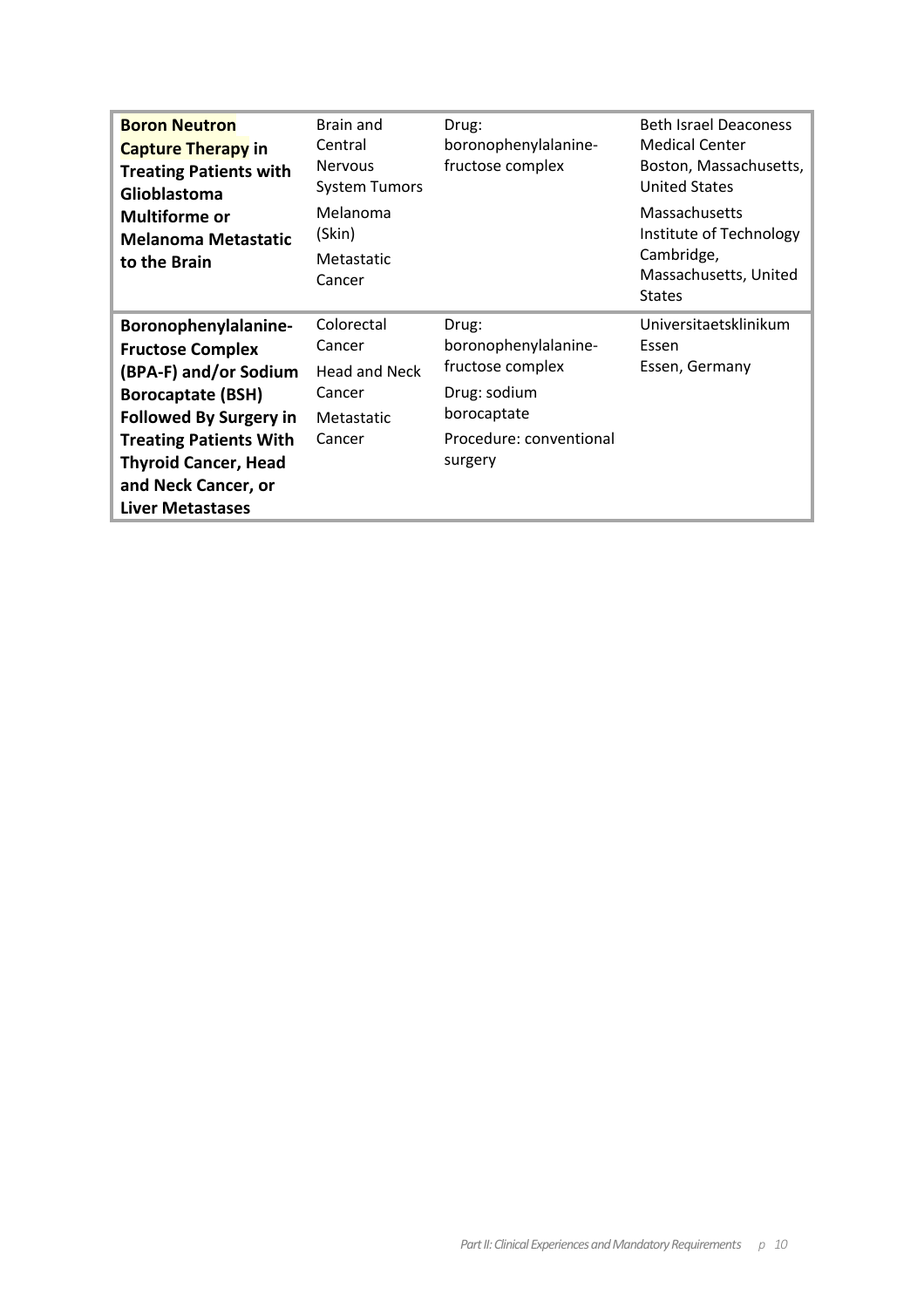## **Annex II:**

# **Reports on clinical experiences with BNCT** (as it stands today, June 2020)

| <b>First author</b>     | Year | <b>Publication</b>                                                                                                                                                                                                                                                                                                                                                                                                                                     |
|-------------------------|------|--------------------------------------------------------------------------------------------------------------------------------------------------------------------------------------------------------------------------------------------------------------------------------------------------------------------------------------------------------------------------------------------------------------------------------------------------------|
| <b>Malignant Glioma</b> |      |                                                                                                                                                                                                                                                                                                                                                                                                                                                        |
| Hatanaka                | 1991 | Hatanaka, Hiroshi, 1991. Boron neutron capture therapy of brain<br>tumors. In: Laws E., Karin, A.B.M.F. (Eds.), Glioma. Springer, Berlin                                                                                                                                                                                                                                                                                                               |
| Nakagawa                | 1997 | Nakagawa, Y., Hatanaka, H., 1997. Boron neutron capture therapy.<br>Clinical brain tumor<br>studies. J. Neuro Oncol. 33, 105-115                                                                                                                                                                                                                                                                                                                       |
| Wittig                  | 2002 | Wittig A, Hideghety K, Paquis P, Heimans J, Vos M, Goetz C, Haselsberger<br>K, Grochulla F, Moss R, Morissey J, Bourhis-Martin E, Rassow J, Stecher-<br>Rasmussen F, Turowski B, Wiestler M, De Vries M, Fankhauser H, Gabel<br>D, Sauerwein W, 2002. Current clinical results of the EORTC-study<br>11961. In: Sauerwein W, Moss R, Wittig A (eds) Research and<br>development in neutron capture therapy. Monduzzi Editore, Bologna,<br>pp 1117-1122 |
| <b>Burian</b>           | 2002 | Burian J, Marek M, Rataj J et al, 2002. Report on the first patient group<br>of the phase I BNCT trial at the LVR-15 reactor. In: Sauerwein W, Moss R,<br>Wittig A (eds) Research and development in neutron capture therapy.<br>Monduzzi Editore, Bologna, pp 1107-1112                                                                                                                                                                               |
| Capala                  | 2003 | Capala, J., Stenstam, B.H., Skold, K., Munck af Rosenschold, P., Giusti, V.,<br>Persson, C., Wallin, E., Brun, A., Franzen, L., Carlsson, J., Salford, L.,<br>Ceberg, C., Persson, B., Pellettieri, L, Henriksson, R., 2003. Boron<br>neutron capture therapy for glioblastoma multiforme: clinical studies in<br>Sweden. J. Neuro Oncol, 62, 135-144                                                                                                  |
| Diaz                    | 2003 | Diaz AZ, 2003. Assessment of the results from the phase I/II boron<br>neutron capture therapy trials at the Brookhaven National Laboratory<br>from a clinician's point of view. J Neurooncol 62,101-109                                                                                                                                                                                                                                                |
| <b>Busse</b>            | 2003 | Busse PM, Harling OK, Palmer MR et al, 2003. A critical examination of<br>the results from the Harvard-MIT NCT program phase I clinical trial of<br>neutron capture therapy for intracranial disease. J Neurooncol 62:111-<br>121                                                                                                                                                                                                                      |
| Joensuu                 | 2003 | Joensuu H, Kankaanranta L, Seppälä T et al, 2003. Boron neutron<br>capture therapy of brain tumors: clinical trials at the Finnish facility using<br>boronophenylalanine. J Neurooncol 62:123-134                                                                                                                                                                                                                                                      |
| Yamamoto                | 2009 | Yamamoto T, Nakai K, Kageji T et al (2009) Boron neutron capture<br>therapy for newly diagnosed glioblastoma. Radiother Oncol 91:80-84                                                                                                                                                                                                                                                                                                                 |
| Skold                   | 2010 | Skold, K., Gorlia, T., Pellettieri, L., Giusti, V., Stenstarn B, H., Hopewell,<br>J.W., 2010. Boron neutron capture therapy for newly diagnosed<br>glioblastoraa multiforme: an assessment of clinical potential. Br. J.<br>Radiol. 83, 596-603                                                                                                                                                                                                        |
| Kawabata                | 2011 | Kawabata, S., Miyatake, S., Hiramatsu, R., Hirota, Y., Miyata, S., Takekita,<br>Y., Kuroiwa, T., Kirihata, M., Sakurai, Y., Maruhashi, A., Ono, K., 2011,<br>Phase II clinical study of boron neutron capture therapy combined with<br>X-ray radiotherapy/ temozolornide in patients with newly diagnosed<br>glioblastoma multiforme-study design and current status report. Appl.<br>Radiat. h o t 69, 1796-1799                                      |
| Kankaanranta            | 2011 | Kankaanranta, L., Seppala, T., Koivunoro, H., Valimaki, P., Beule, A.,<br>Collan, J., Kortesniemi, M., Uusi-Simola, J., Kotiluoto, P., Auterinen, I.,<br>Saran, T., Paetau, A., Saarilahti, K., Savolainen, S., Joensuu, H., 2011. 1-<br>boronophenylalanine-mediated boron neutron capture therapy for<br>malignant glioma progressing after radiation therapy: a Phase I study.<br>Int. J. Radiat Oncol. Biol, Phys. 80, 369-376                     |
| Yamamoto                | 2012 | Yamamoto T, Matsumura A, 2012. External Beam BNCT for Glioblastoma<br>Multiforme. In: Sauerwein W., Wittig A., Moss R., Nakagawa Y. (eds)<br>Neutron Capture Therapy. Principles and Applications. Springer<br>Heidelberg New York Dordrecht London                                                                                                                                                                                                    |